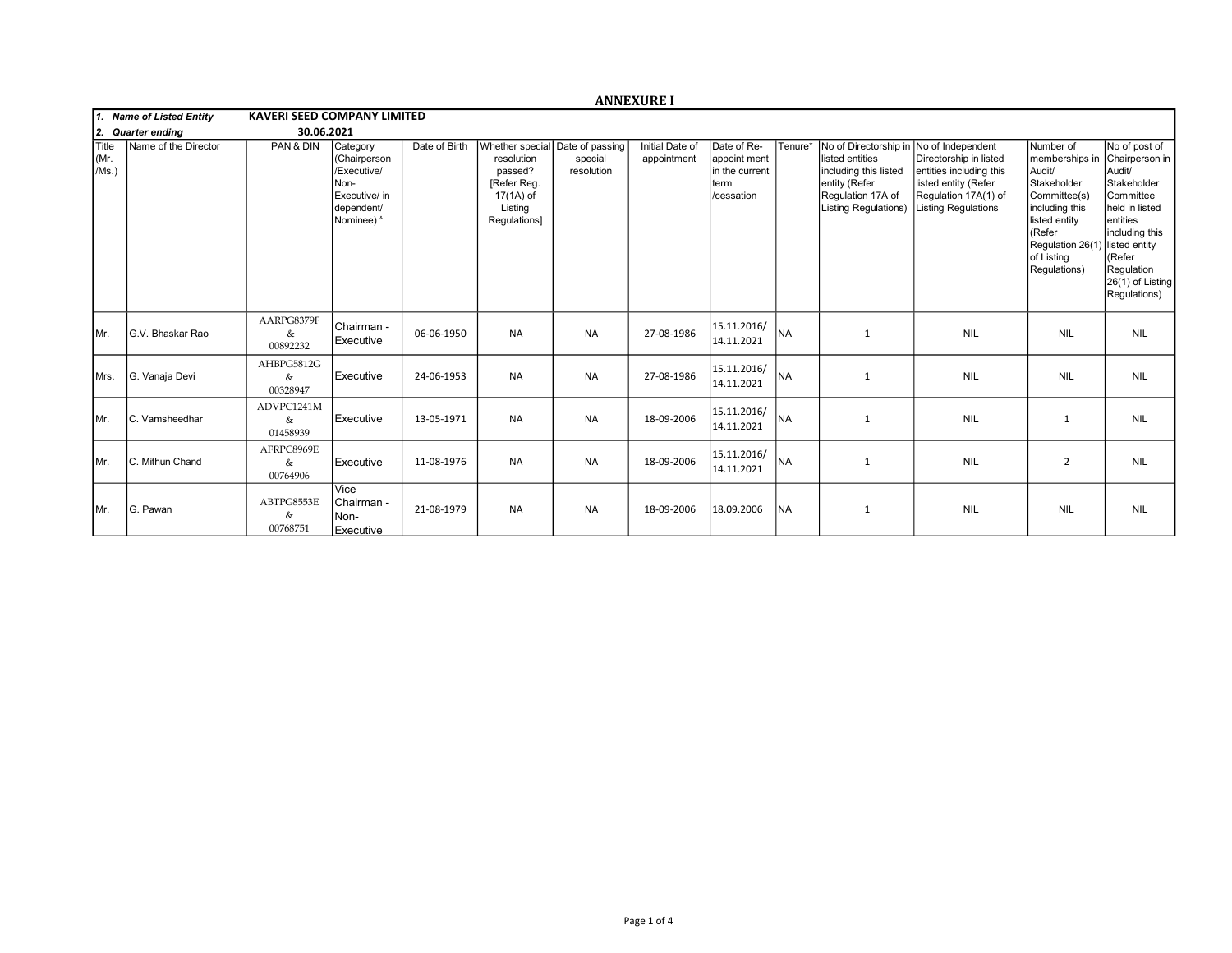| IMr.                                                                                                                                                                                  | S. Raghuvardhan Reddy                                                                                                                                                                                            | AJPPS8649K<br>& | Non-<br>Executive - | 09-03-1947 | <b>NA</b> | <b>NA</b>  | 18-09-2014 | 17.09.2019/1 81              |               |  |            |            |
|---------------------------------------------------------------------------------------------------------------------------------------------------------------------------------------|------------------------------------------------------------------------------------------------------------------------------------------------------------------------------------------------------------------|-----------------|---------------------|------------|-----------|------------|------------|------------------------------|---------------|--|------------|------------|
|                                                                                                                                                                                       |                                                                                                                                                                                                                  | 01992206        | Independent         |            |           |            |            | 7.09.2024                    | Months        |  |            |            |
| IMr.                                                                                                                                                                                  | S.M. Ilyas                                                                                                                                                                                                       | AHIPS5691J      | Non-                |            |           | <b>NA</b>  | 18-09-2014 | 17.09.2019/1 81<br>7.09.2024 | Months        |  | <b>NIL</b> | <b>NIL</b> |
|                                                                                                                                                                                       |                                                                                                                                                                                                                  | &               | Executive -         | 25-07-1947 | <b>NA</b> |            |            |                              |               |  |            |            |
|                                                                                                                                                                                       |                                                                                                                                                                                                                  | 03542011        | Independent         |            |           |            |            |                              |               |  |            |            |
|                                                                                                                                                                                       |                                                                                                                                                                                                                  | AGKPK8119J      | Non-                | 05-07-1946 | Yes       | 16-06-2021 | 18-09-2014 | 17.09.2019/1 81<br>7.09.2024 | Months        |  |            |            |
| IMr.                                                                                                                                                                                  | K. Purushotham                                                                                                                                                                                                   | &               | Executive -         |            |           |            |            |                              |               |  |            |            |
|                                                                                                                                                                                       |                                                                                                                                                                                                                  | 01540645        | Independent         |            |           |            |            |                              |               |  |            |            |
| IMrs.                                                                                                                                                                                 | M. Chaya Ratan                                                                                                                                                                                                   | ABJPM6721E      | Non-                | 26-01-1953 | <b>NA</b> | <b>NA</b>  | 24-05-2018 | 24.05.2018/<br>23.05.2023    | 137<br>Months |  |            | <b>NIL</b> |
|                                                                                                                                                                                       |                                                                                                                                                                                                                  | &               | Executive -         |            |           |            |            |                              |               |  |            |            |
|                                                                                                                                                                                       |                                                                                                                                                                                                                  | 08085687        | Independent         |            |           |            |            |                              |               |  |            |            |
|                                                                                                                                                                                       | Rayappa Ramappa<br>Hanchinal                                                                                                                                                                                     | AAJPH1403M      | Non-                | 01-06-1952 | <b>NA</b> | <b>NA</b>  | 09-02-2021 | 09.02.2021/<br>08.02.2026    | Months        |  | <b>NIL</b> | <b>NIL</b> |
| Mr.                                                                                                                                                                                   |                                                                                                                                                                                                                  | &               | Executive -         |            |           |            |            |                              |               |  |            |            |
|                                                                                                                                                                                       |                                                                                                                                                                                                                  | 08138621        | Independent         |            |           |            |            |                              |               |  |            |            |
| Whether Regular Chairperson appointed - YES                                                                                                                                           |                                                                                                                                                                                                                  |                 |                     |            |           |            |            |                              |               |  |            |            |
| Whether Chairperson is related to managing director or CEO - YES                                                                                                                      |                                                                                                                                                                                                                  |                 |                     |            |           |            |            |                              |               |  |            |            |
| <sup>5</sup> PAN number of any director would not be displayed on the website of Stock Exchange                                                                                       |                                                                                                                                                                                                                  |                 |                     |            |           |            |            |                              |               |  |            |            |
| <sup>a</sup> Category of directors means executive/non-executive/independent/Nominee. if a director fits into more than one category write all categories separating them with hyphen |                                                                                                                                                                                                                  |                 |                     |            |           |            |            |                              |               |  |            |            |
|                                                                                                                                                                                       | * to be filled only for Independent Director. Tenure would mean total period from which Independent director is serving on Board of directors of the listed entity in continuity without any cooling off period. |                 |                     |            |           |            |            |                              |               |  |            |            |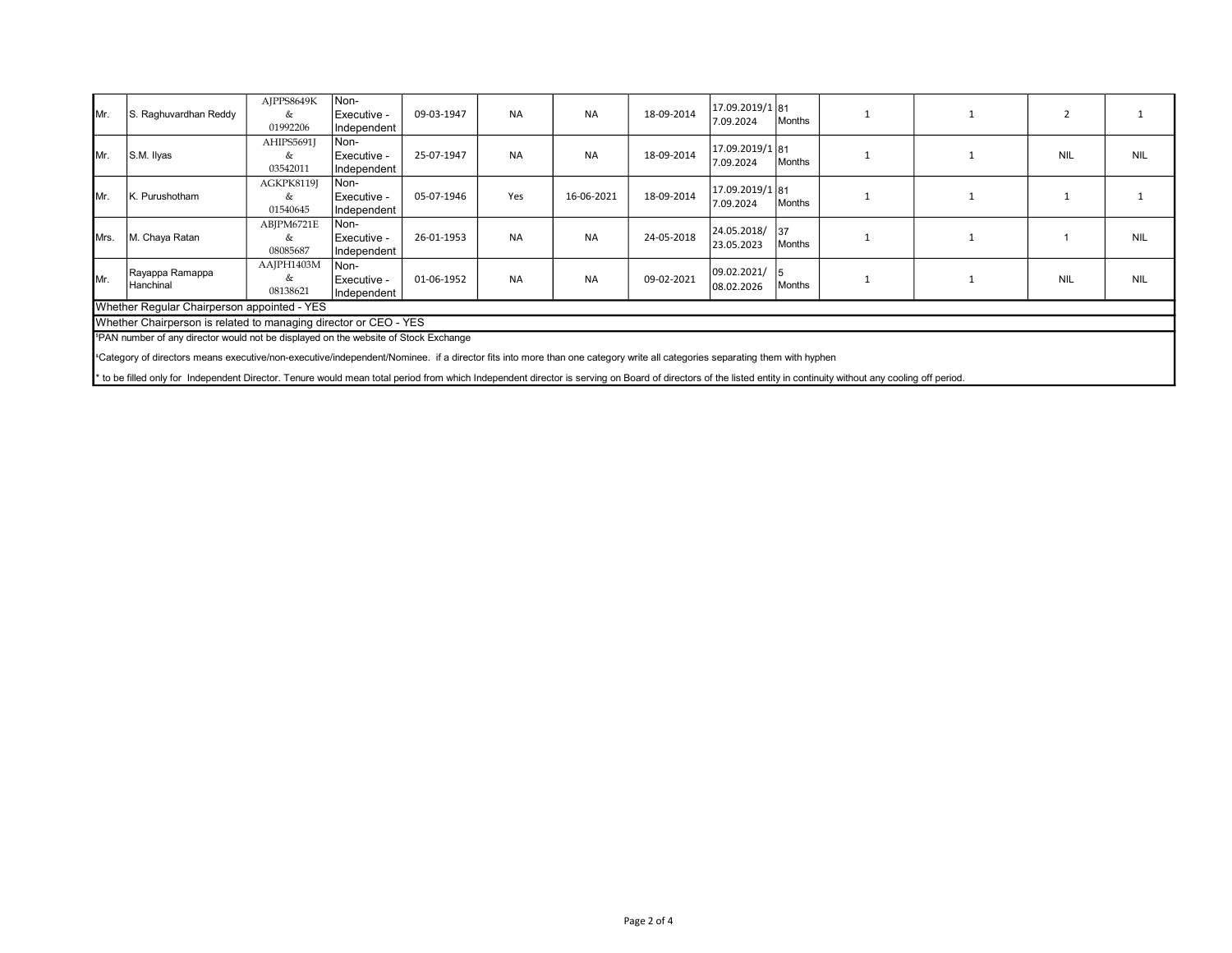| Iш.<br><b>Composition of Committees</b>                                                                                                                                   |     |                                    |                                                     |                                                         |                                                                |                                                                                                 |                                                      |                                                                        |                              |  |
|---------------------------------------------------------------------------------------------------------------------------------------------------------------------------|-----|------------------------------------|-----------------------------------------------------|---------------------------------------------------------|----------------------------------------------------------------|-------------------------------------------------------------------------------------------------|------------------------------------------------------|------------------------------------------------------------------------|------------------------------|--|
| <b>Name of Committee</b>                                                                                                                                                  |     | <b>DIN</b>                         | Whether Regular Chairperson appointed               | <b>Name of Committee members</b>                        |                                                                | Category<br>(Chairperson/Executive/<br>Non-<br>Executive/independent/<br>Nominee) <sup>\$</sup> |                                                      | Date of Appointment                                                    | lDate of<br><b>Cessation</b> |  |
|                                                                                                                                                                           |     | 01540645                           |                                                     | Mr. K. Purushotham                                      |                                                                |                                                                                                 | Independent-Chairperson                              | 23.05.2013                                                             | $\overline{\phantom{a}}$     |  |
|                                                                                                                                                                           |     | 01992206                           |                                                     |                                                         | Mr. S. Raghuvardhan Reddy                                      |                                                                                                 | Independent                                          | 24.05.2018                                                             |                              |  |
| 1. Audit Committee                                                                                                                                                        |     | 00764906                           | Yes                                                 | Mr. C. Mithun Chand                                     |                                                                | Executive                                                                                       |                                                      | 15.02.2007                                                             |                              |  |
|                                                                                                                                                                           |     | 03558571                           |                                                     | Mrs. M. Chaya Ratan                                     |                                                                | Independent                                                                                     |                                                      | 10.11.2020                                                             |                              |  |
|                                                                                                                                                                           |     | 01540645                           |                                                     | Mr. K. Purushotham                                      |                                                                |                                                                                                 | Independent-Chairperson                              | 23.05.2013                                                             |                              |  |
| 2. Nomination & Remuneration Committee                                                                                                                                    |     | 01992206                           | Yes                                                 | Mr. S. Raghuvardhan Reddy                               |                                                                | Independent                                                                                     |                                                      | 14.09.2016                                                             |                              |  |
|                                                                                                                                                                           |     | 08085687                           |                                                     | Mrs. M. Chaya Ratan                                     |                                                                | Independent                                                                                     |                                                      | 24-05-2018                                                             | $\overline{\phantom{a}}$     |  |
|                                                                                                                                                                           |     | 01992206                           |                                                     | Mr. S. Raghuvardhan Reddy                               |                                                                |                                                                                                 | Independent-Chairperson                              | 14.02.2019                                                             |                              |  |
| 3. Risk Management Committee                                                                                                                                              |     | 01458939                           | Yes                                                 | Mr. C. Vamsheedhar                                      |                                                                | Executive                                                                                       |                                                      | 14.02.2019                                                             | $\overline{\phantom{a}}$     |  |
|                                                                                                                                                                           |     | 00764906                           |                                                     | Mr. C.Mithunchand                                       |                                                                | Executive                                                                                       |                                                      | 14.02.2019                                                             | $\overline{a}$               |  |
| 4. Stakeholders Relationship Committee'                                                                                                                                   |     | 01992206                           |                                                     | Mr. S. Raghuvardhan Reddy                               |                                                                |                                                                                                 | Independent-Chairperson                              | 14.11.2018                                                             |                              |  |
|                                                                                                                                                                           |     | 01458939                           | Yes                                                 | Mr. C. Vamsheedhar                                      |                                                                | Executive                                                                                       |                                                      | 15.02.2007                                                             | $\overline{\phantom{a}}$     |  |
|                                                                                                                                                                           |     | 00764906                           |                                                     | Mr. C. Mithun Chand                                     |                                                                | Executive                                                                                       |                                                      | 15.02.2007                                                             | $\overline{\phantom{a}}$     |  |
|                                                                                                                                                                           |     | 00892232                           |                                                     | Mr. G.V. Bhaskar Rao                                    |                                                                |                                                                                                 | Independent-Chairperson                              | 13.08.2014                                                             |                              |  |
| 5. Corporate Social Responsibility Committee'                                                                                                                             |     | 00328947                           | Yes                                                 | Mrs. G. Vanaja Devi                                     |                                                                | Executive                                                                                       |                                                      | 13.08.2014                                                             |                              |  |
|                                                                                                                                                                           |     | 01992206                           |                                                     | Mr. S. Raghuvardhan Reddy                               |                                                                | Executive                                                                                       |                                                      | 14.11.2018                                                             | $\overline{a}$               |  |
| *Category of directors means executive/non-executive/independent/Nominee. If a director fits into more than one category write all categories separating them with hyphen |     |                                    |                                                     |                                                         |                                                                |                                                                                                 |                                                      |                                                                        |                              |  |
|                                                                                                                                                                           |     |                                    |                                                     |                                                         |                                                                |                                                                                                 |                                                      |                                                                        |                              |  |
| IIII.                                                                                                                                                                     |     |                                    |                                                     |                                                         |                                                                |                                                                                                 |                                                      |                                                                        |                              |  |
| <b>Meeting of Board of Directors</b><br>Date(s) of Meeting (if any) in the previous quarter                                                                               |     |                                    | Date(s) of Meeting (if any) in the relevant quarter |                                                         | <b>Number of Directors</b><br>Present                          |                                                                                                 | Number of<br>Independent<br><b>Directors Present</b> | Maximum gap between any two consecutive (in number of<br>days)         |                              |  |
| 09.02.2021                                                                                                                                                                |     |                                    | 29.05.2021                                          | Yes                                                     | 10                                                             |                                                                                                 | 5                                                    | 108                                                                    |                              |  |
| to be filled in only for the current quarter meetings                                                                                                                     |     |                                    |                                                     |                                                         |                                                                |                                                                                                 |                                                      |                                                                        |                              |  |
| Iv.<br><b>Meeting of Committees</b>                                                                                                                                       |     |                                    |                                                     |                                                         |                                                                |                                                                                                 |                                                      |                                                                        |                              |  |
| Date(s) of meeting of the<br>Whether requirement of Quorum<br>committee in the relevant quarter<br>met (details)                                                          |     | <b>Number of Directors Present</b> |                                                     | Number of<br>Independent<br><b>Directors</b><br>Present | Date(s) of meeting of the committee in the<br>previous quarter |                                                                                                 |                                                      | Maximum gap between any two consecutive meetings in<br>number of days* |                              |  |
| Audit Committee: 29.05.2021                                                                                                                                               | Yes |                                    | 4                                                   |                                                         | Audit Committee: 09.02.2021                                    |                                                                                                 | 108                                                  |                                                                        |                              |  |
| ICSR Committee: 29.05.2021<br>Yes                                                                                                                                         |     |                                    | 3                                                   | $\overline{1}$                                          |                                                                |                                                                                                 |                                                      |                                                                        |                              |  |

\* This information has to be mandatorily be given for audit committee, for rest of the committees giving this information is optional